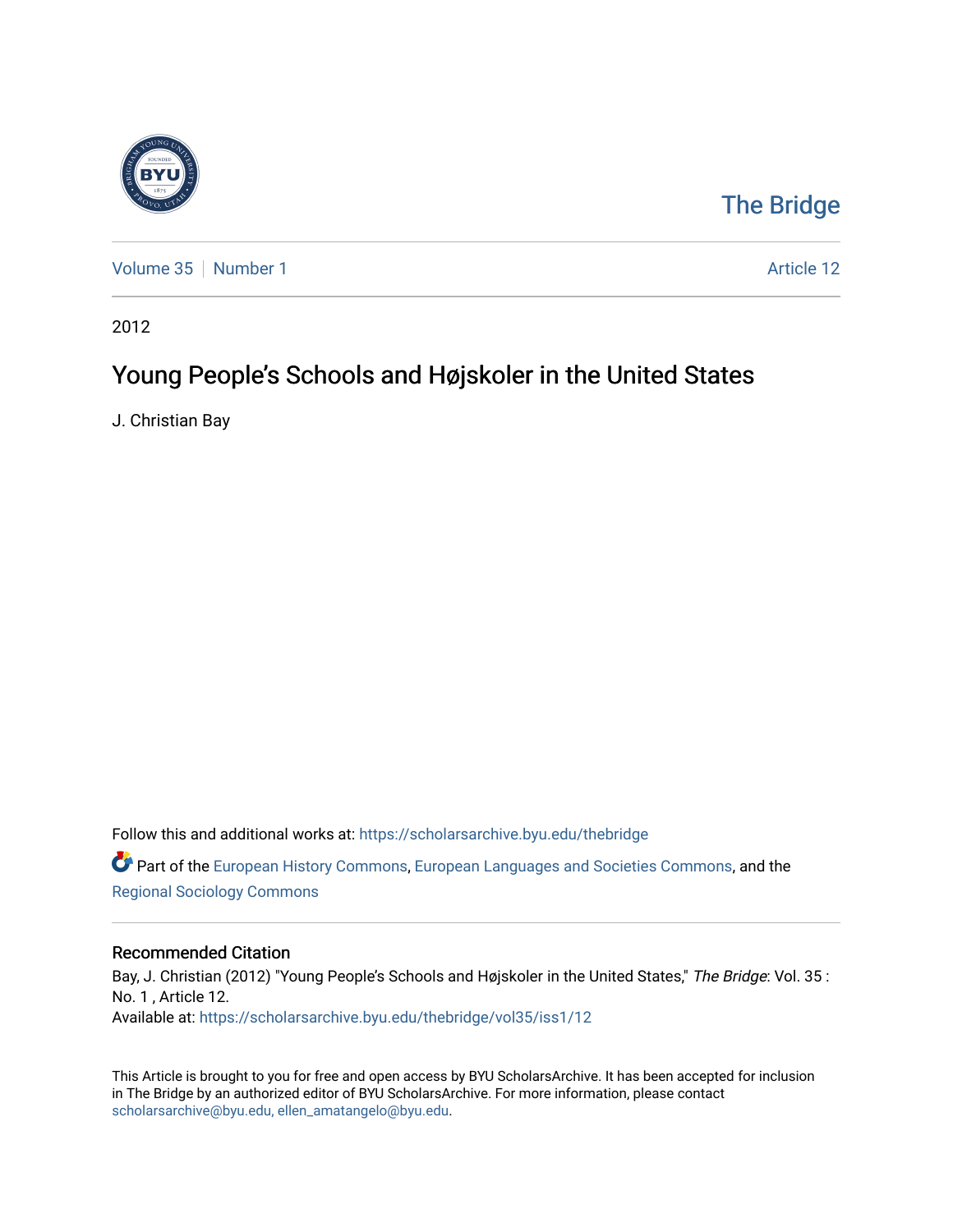## Young People's Schools and Højskoler in the United States\*

by

J. Christian Bay (Translated by Signe T. Nielsen Betsinger)

It can be said that an organized effort to preserve Danish language and culture has existed here in America since the beginning of the seventies. The immigrants considered it essential that they develop plans to strengthen and design general education for young adults. Among the immigrants who immediately joined the Church right from the beginning, there were few academics. However, because many knew about the højskole concept in Denmark, this concept became the foundation for their church-sheltered schools.

The first Danish school for adult youth opened November 1, 1878 in *Elk Horn, Iowa*. The location was well chosen. Here there was already a quite settled and spiritually awake Danish population, among which were men and women, who competently supported the spiritual side of the cause—both then and later—and who were also ready to make the necessary material sacrifices. The højskole in Elk Horn was founded by the Norwegian Pastor, *Olav Kirkeberg*, who in 1874 was sent from Denmark to serve as a minister here. Kirkeberg, who is still living, and in recent years has worked among his countrymen, is among the very first forces in the Danish Church. His unusual eloquent speech, serious disposition, devotion to the højskole cause, and strong will must have been engaged to a high degree when they started on bare ground in Elk Horn. At his side stood *Kristian Ostergaard*, who came from Askov in September of the same year, and who later has achieved recognition as a poet and spiritual interpreter of the way of life that the immigrants left behind in Denmark's culture and history.

\*) Sources: Danske i Amerika I, Minneapolis 1908. The Schools' Programs. The Church communities' annual reports.

It was an enthusiastic and deeply moving time, these years in the seventies, when the school concept awakened. It has left a mark on its men and women. It has given them a great and ideal view of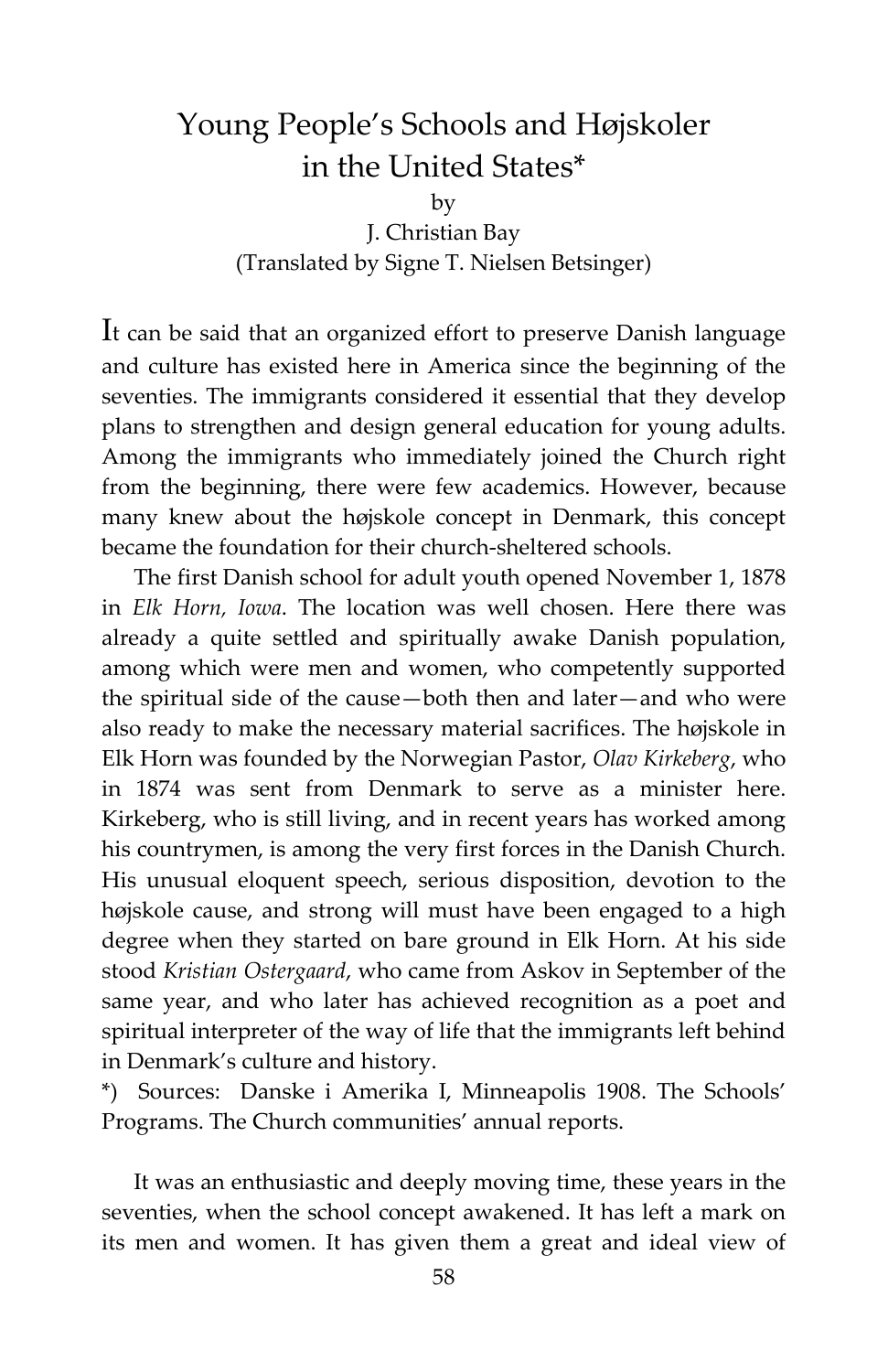folklife in school and Church. It called forth life values that still reflect their original glory. The children's school in the young congregations here and there took a sharp upturn, just as did the missionary work that was started in the states mostly around Lake Michigan and westward. In the meantime, already in 1880, Kirkeberg had to give up his work in Elk Horn where he was succeeded by Pastor *H. J. Pedersen,* a man with an extraordinary ability to generate creative activity. Pedersen was educated in Ryslinge and came here to this country in 1875. As no one else in our historical development, he has been able to use the resources and opportunities that were at hand—both poor and rich, in good times and in bad. Faithful to the Word, he was a prompt man of action. It is he that F. L. Grundtvig has declared to have accomplished the most of us all.

Østergaard and Pastor *P. Jensen* (who arrived in 1880) followed Pedersen to Elk Horn. But the time around 1880 was not just a period of optimism; it was also a period of unrest. H. J. Pedersen could work in peace in Elk Horn for only a couple years. Then he moved back to his original circle of friends in Michigan, where he founded Ashland Højskole in 1882.

A significantly important immigration area developed partly in towns along the lake, partly in the woods of the Michigan peninsula. There, some congregations were established, which for many years were faithful supporters of the Church and school cause. This was the natural location for a Danish højskole. Pastor H. J. Pedersen was the right man to draw together the forces needed to respond to this challenge. The school was built in that quiet little wooded area, in the middle of a congregation that had unusual strengths in its midst*. E.F. Madsen*, the later so well-known author of songs and stories about immigrant life, surrounded it with a garden which, still after many years and long after the closing of the school, remains as an oasis.

The desire for a højskole was temporarily satisfied. However, just as the mission was broadening, there were those who felt the need of a school for ministers. Until then, the ministers had been educated in Denmark, namely at Askov, where in choosing the Danish Mission in America, they prepared themselves for work here. One of these ministers, named *Nørgaard,* a student of Kr. Kold, had started a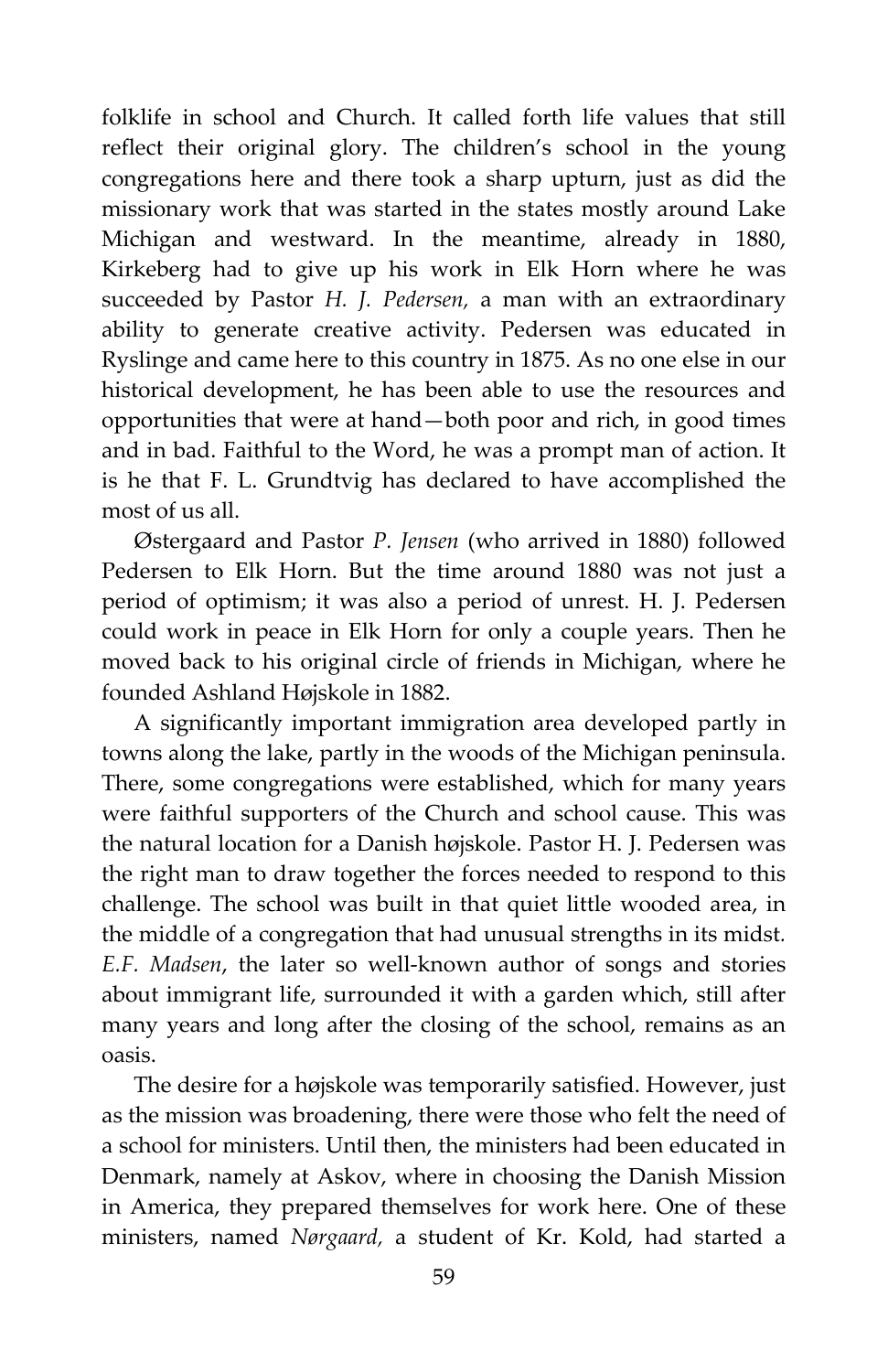højskole in the beautiful forested area in West Denmark, Wisconsin in 1884. When it became evident that this school, in contrast to the two schools already in existence, won little attraction, the Church, after drawn out negotiations about the matter, started a seminary there in 1887. It functioned until 1890, but in that short time educated 18 ministers. Most of them have done well. Of course, the school had the best teachers—over which the Church had authority—namely Pastor *Th. Helveg*, sent out by the Mission in 1881, and *P. S. Vig*, sent out as a pastor in 1885. Helveg was a significant personality, well equipped as a teacher and preacher. Vig, well grounded in history, was a scholar and researcher. His churchrelated histories and his biographical works are some of the most original contributions to the already not insignificant immigrant Danish-American literature.

The reason this school was closed is not to be discussed here. In the meantime, it reappeared in 1894 under more favorable auspices. Already in 1886, there was already another seminary in this country—*Trinitatis Seminarium* in Blair, Nebraska. This school was founded by some of the Danish ministers who had left the Norwegian Church and who had established a Danish Church community. This school, led by Pastors *A. M. Andersen* and *G. B. Christiansen*, later was expanded to include a teachers' college. With its academic approach, it has been an unquestionable success. Pastor *P.S. Vig* is the current principal. Through the eighties and nineties, the work of the two højskoler went well. The immigrant population increased—the one in Elk Horn overwhelmingly so. H. J. Pedersen's successor in Elk Horn was *Kr. Anker*, a man whose strong personality attracted many of the students. The school burned to the ground in 1887, but through donations, a new building that had room for 100 students was quickly established. In 1880, Anker took over the school as his personal home; in the following four years, 387 students visited.

In Ashland, H. J. Pedersen and his excellent fellow teachers had to struggle differently for spiritual and material results. There was *Kr. Østergaard*, who later became a minister and left the school, and there was *L. Henningsen*, a both Christian and artistic man, who, as Pedersen, was educated at Ryslinge. From the meager conditions in the beginning, Pedersen looked for new opportunities and found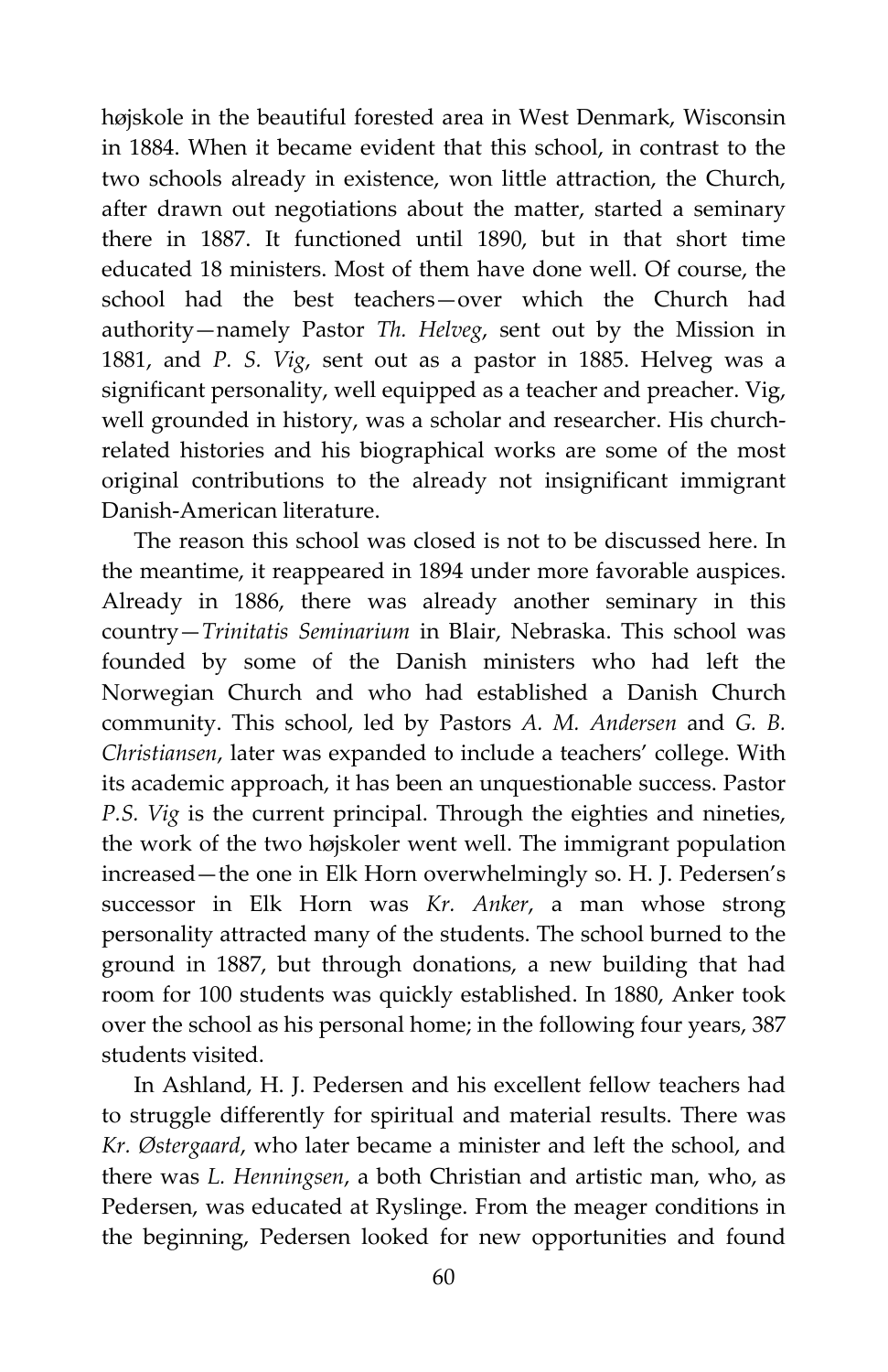them in Minnesota where a new colony was started in 1887 at *Tyler*. Here Pedersen took over in 1888. The rich prairie provided the rapidly growing population a good livelihood, and slowly, in the midst of rich opportunities, Danebod Højskole came into existence.

In the meantime, the wave of the Danish education efforts had glided westward. At almost the same time as the planning in Tyler (1887), the *Folkehøjskole in Nysted*, in Nebraska, surrounded by new Danish immigrants, was established by Pastor *C. J. Skovgaard*. Seldom has any højskole been started with fewer resources; however, just as in Tyler, the endeavor has won friends.

In Tyler, the højskole was started in a barn, in Nysted, it began in a store. It is possible that in the beginning there was some restlessness and uncertainty; however, the locations were well chosen in that each was surrounded by a large Danish population.

In the meantime, H.J. Pedersen's leadership at Ashland Højskole was placed in the hands of H.C. Strandskov. This man was born in Denmark, and had grown up in the Danish colony by Carlston, Minnesota. First through Pastor Kirkeberg, and later at Askov Højskole, where he was educated to be a minister, he developed a love for the højskole philosophy, and is perhaps the one among us who so far has most deeply understood its importance. He was in charge at Ashland from 1888 to 1891, and was succeeded by *S. Kjems*, who served as the minister for the local congregation and as the school's conscientious leader until his death in 1895.

The economic crisis, prevalent in America in the early 1890s, did not fail to affect both Church and school. They strove, they wrangled, they threatened, and they fought for one another. In Tyler, Danebod was completed and Pedersen sat there as a king or as a masterful and wise ruler who, in all his personal frugality, asked for much for the cause that was in his custody. In 1894, under bright circumstances, Danebod was taken over by *Ole J. Stevns* and his wife, Dorothea nee Rasmussen. Together, these young people maintained high standards in order to attract the interest and confidence of youth, but under the continuing Church decline, they gave up the fight and went to Denmark in 1899. There they have taken over Kvissel Højskole. The author, *Carl Hansen*, served under both Pedersen and Stevns when they were principals. Earlier, as a teacher at Danebod, he had been active in the founding of the Elk Horn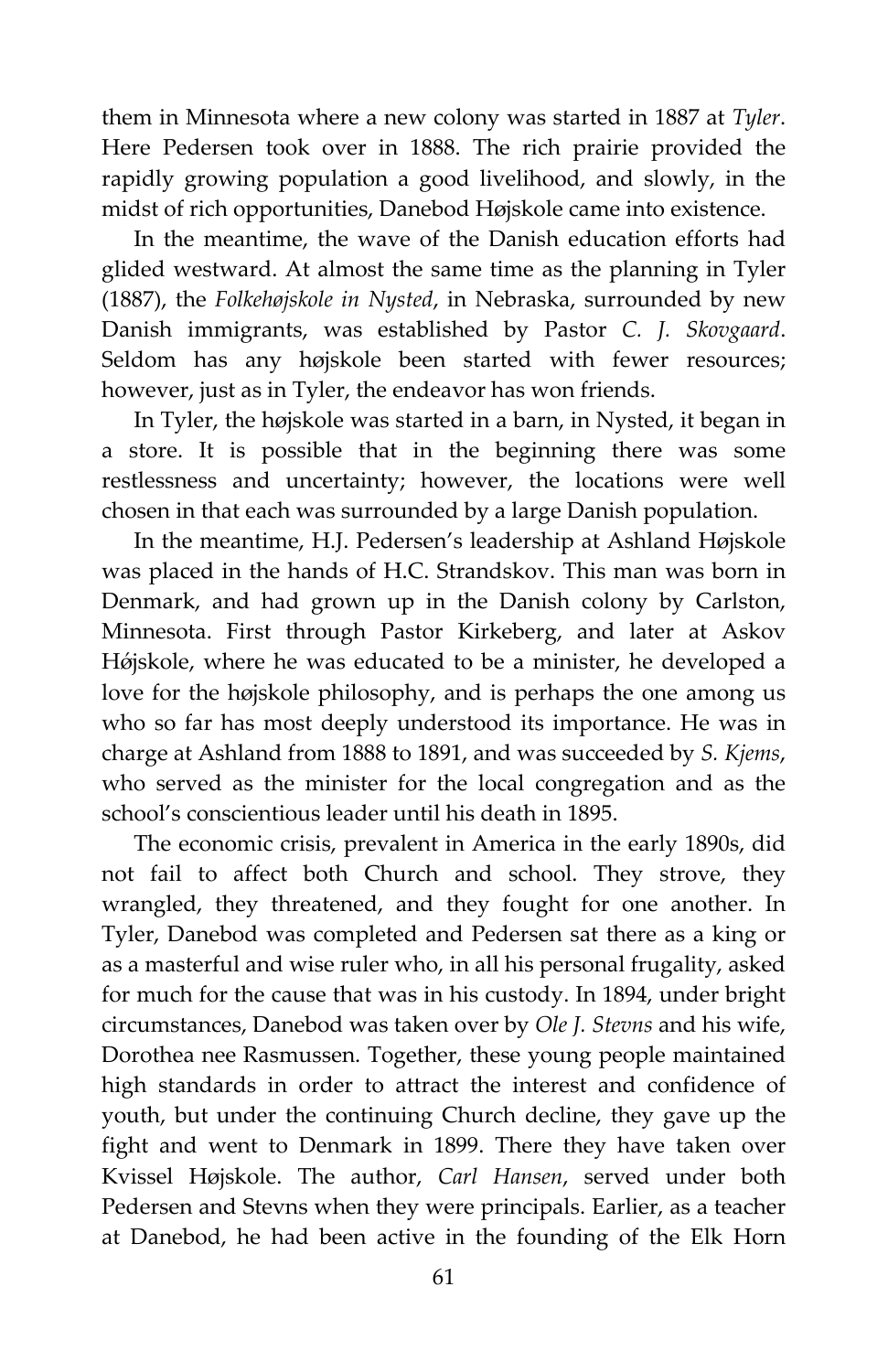School. With his helpfulness toward the area's citizens during those first poverty-stricken years, with his work at the Højskole, and with his sketches and stories, he has contributed much to gather interest at Tyler as a focal point for the unfolding of a typical Danish-American life.

In 1894-95, A. Bobjerg tried to revive the activity in the capable colony in West Denmark, Wisconsin by conducting a højskole in the old seminary rooms; but it did not succeed. Church strife had to calm down before the citizens could gather peacefully enough so that the Danish- American school for youth could proceed quietly. At the same time, the Elk Horn school was sold to a younger church community in whose custody it is conducted as an ordinary teachers' college.

In 1894 the Church-related and folk-related conditions were such that the older Danish communities could take up the question of the re-establishment of a college for ministers. Interest focused on Des Moines, Iowa, and here Grand View College was founded. In the legal documents of the college, the word "university" appeared for the first time in a Danish-American context. However, because of the limited strengths of the founders, only the following two departments were established: (1) the seminary and (2) the ordinary school for youth. Many hoped that Pastor *Th. Helveg* and *F. L. Grundtvig* would align themselves with this institution. However, this did not happen. Pastor *N.P. Gravengaard* became the school's first dean. Pastor *A. Bobjerg* and cand., later Magister *P.P. Hornsyld*, worked with him. In 1896, Gravengaard was succeeded by Pastor *R. R. Vestergaard*, who, together with Bobjerg and Hornsyld, created the school's foundation and culture. Vestergaard was an authoritative and sharp thinker, a discerning and wise man, an unusually gifted preacher. Pastor Bobjerg, in his outspokenness, was a good teacher of the mother tongue. Later here and in Denmark, he made good contributions to our history. Through his personality, Magister Hornsyld brought together the best elements of Danish and American sense of culture and understanding of the institution's purpose. It is certain that probably he is the one of all the teachers for the youth who will be remembered longest.

In the period from 1895 until now, the schools in Blair and Des Moines have accepted the best of the Danish American youth.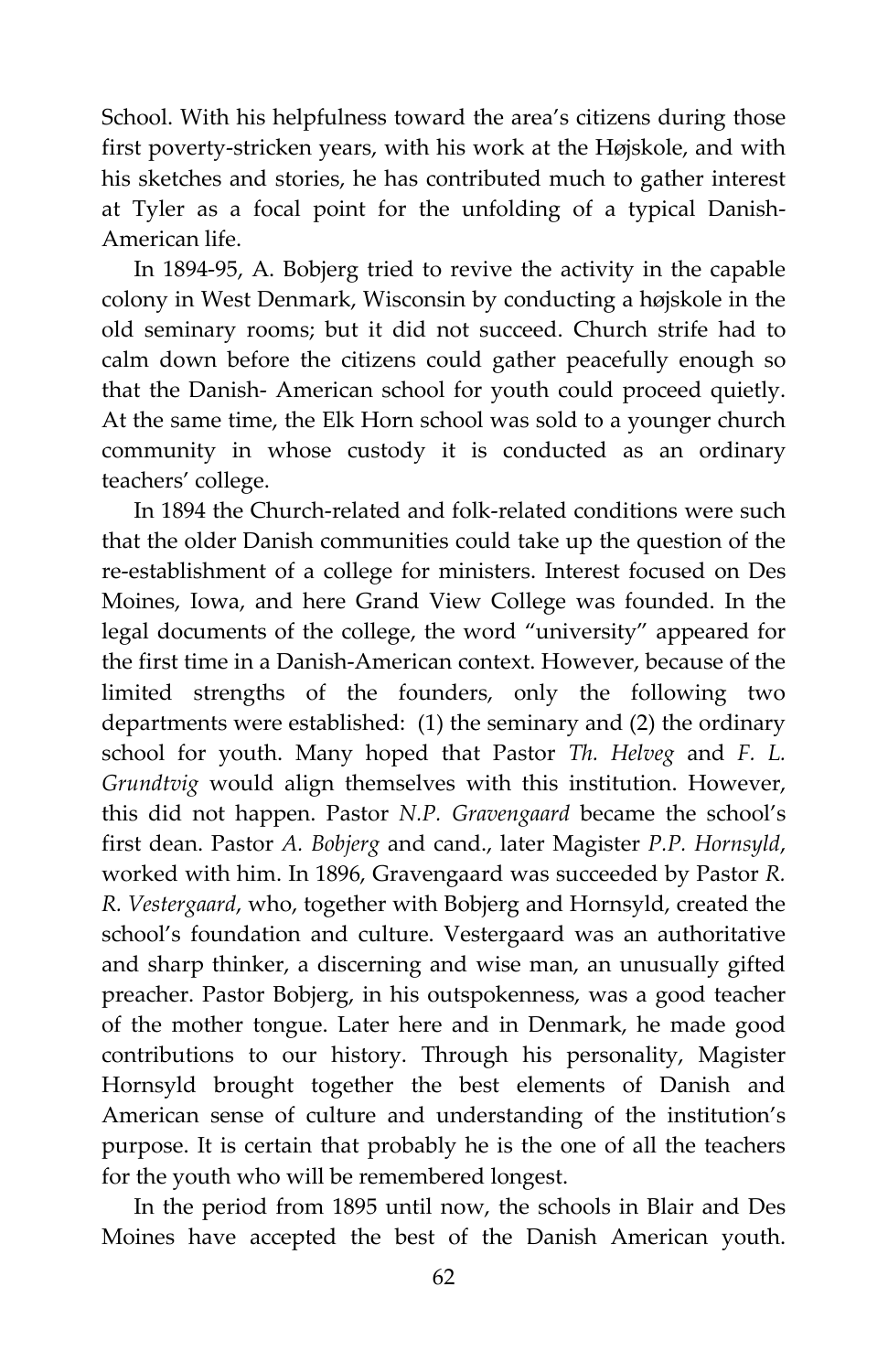Although, in recent years, when the højskole conditions improved in Tyler and Nysted, there , too, they accepted a large contingent and equipped them well to help them carry the burdens of the day, where the old friends from the religious and folk awakening had to lay down their arms. In Blair, we find K. Anker as principal in the mid-nineties working together with men such as *C. X. Hansen* and Pastors *Harald Jensen* and *H. O.* Frimodt-Møller. In the younger Church community, C. X. Hansen has carried out a task that is similar to P.P. Hornsyld's; both have happily united the Danish and American cultural scene in their teaching and have understood how to reach these students so they would be able to respond satisfactorily to the demands of both their fatherland and the land of their birth.

These youth, with strong changing assumptions, met in schools. Some of the students came from congregations, some from other circles, many with, and many also without, ordinary Danish preparation. However, the majority came with education from the American children's school. Sheltered by the Church since the Church communities' very beginning, the Danish children's schools have been nurtured just as a plant is nurtured. In Clinton, Tyler, Chicago, and several other places there have been Danish ordinary schools in session for long periods of time. It should be noted that the names *Marie Hovgaard, R. Martensen, Johanne Møller*, and *Solveig Thomsen* must be remembered with honor. In this connection, it should also be noted that the ministers who most often have held Danish children's schools in their districts and many older and younger people who have made good contributions in the congregations have not been recorded in history. In fairness, they must be recognized when questions arise about the youth who have sought schools for adults. Also, in this way, *Sivert* and *Kristine Sivertson* in Big Flats, Wisconsin deserve to be recognized. For almost a lifetime, they have conducted a Danish school for children in their area—just one example of that spirit that has guided the work for the Danish folk cause in America. They, who for many years have gathered memories about the destiny of this cause and about the women and men who faithfully devoted themselves to it, feel deeply moved by the certainty of both the righteousness of the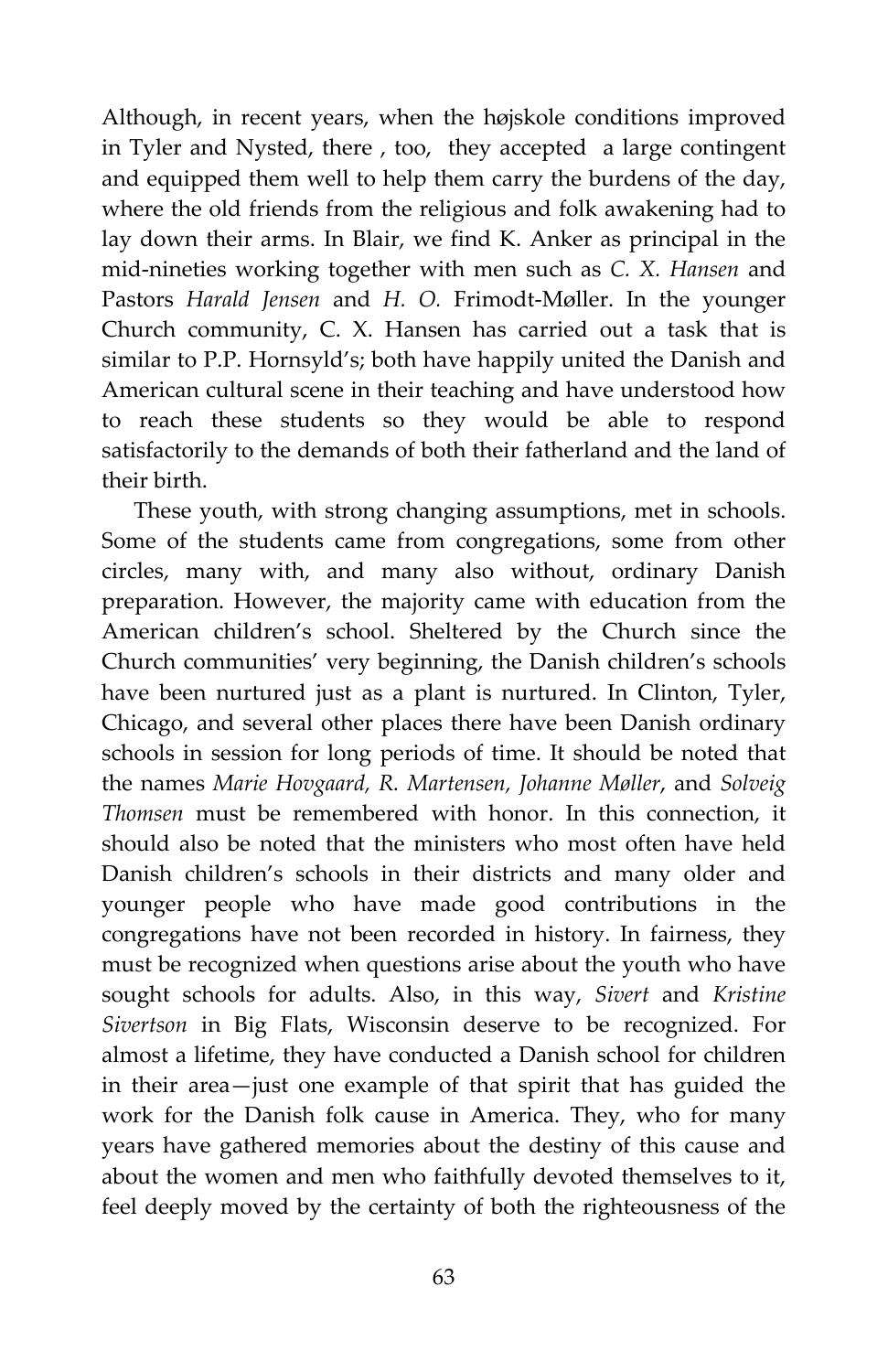cause and the preservation of what is Danish as a cultural power over here.

In Blair, *C.X. Hansen* succeeded Kr. Anker, and in Des Moines, *Benedict Nordentoft* followed Vestergaard. Just as Vestergaard, he received his theological education in Denmark. However, after only a few years at work, he had to relinquish the position after a strong feeling developed in the Church community, which wanted to change the essential character of the school. In 1909, together with Magister Hornsyld, he stepped back, and the Church community called theologian Kandidat *E. Wagner* and cand. mag. *E. Appel*. They, together with Pastor *S. D. Rodholm,* who has received his education in the same school, have held positions together at Grand View College until the summer of 1912 when Wagner and Appel returned to Denmark, and the school's faculty again dissolved.

At the same time that Nordentoft left, *C. P. Hojbjerg*, an effective theology teacher, also left his position and took over Nysted Højskole. Both had a large circle of friends in the Church and both found rich arenas for their strengths elsewhere. Both are, each in his own way, capable men with great combined ability. At Nysted Højskole, Hojbjerg has brought forth an extremely promising development, and Nordentoft, jointly with Hornsyld and Pastor *J. M. Gregersen*, opened a young people's school in Los Olivos, California in 1910. This is a natural focal point for a Danish colony. It is reminiscent of Danebod Højskole in Tyler, and, without a doubt, has a bright future.

Yet another word about the two Højskoler, Nysted and Danebod. As we have heard, the former was taken over by Pastor *H. C. Strandskov*, who, in 1891, came to Nebraska from Ashland Højskole in Michigan. He moved the building to a larger lot. The work went slowly but steadily forward until in 1898 when this resolute principal, in deference to his wife's health, had to step back as a minister. He was succeeded by *Thorvald Knudsen*, a man who has taken the Danish movement a big step forward among the Danish-American youth. As the work gradually expanded, other good help arrived at the school, including the theology candidates, *A.Th. Dorf,* and *H. Chr. Rordam*, whose respective wives came to mean much to many of the students. However, this capable and unusual group of teachers was dissolved in 1903 when Th. Knudsen took over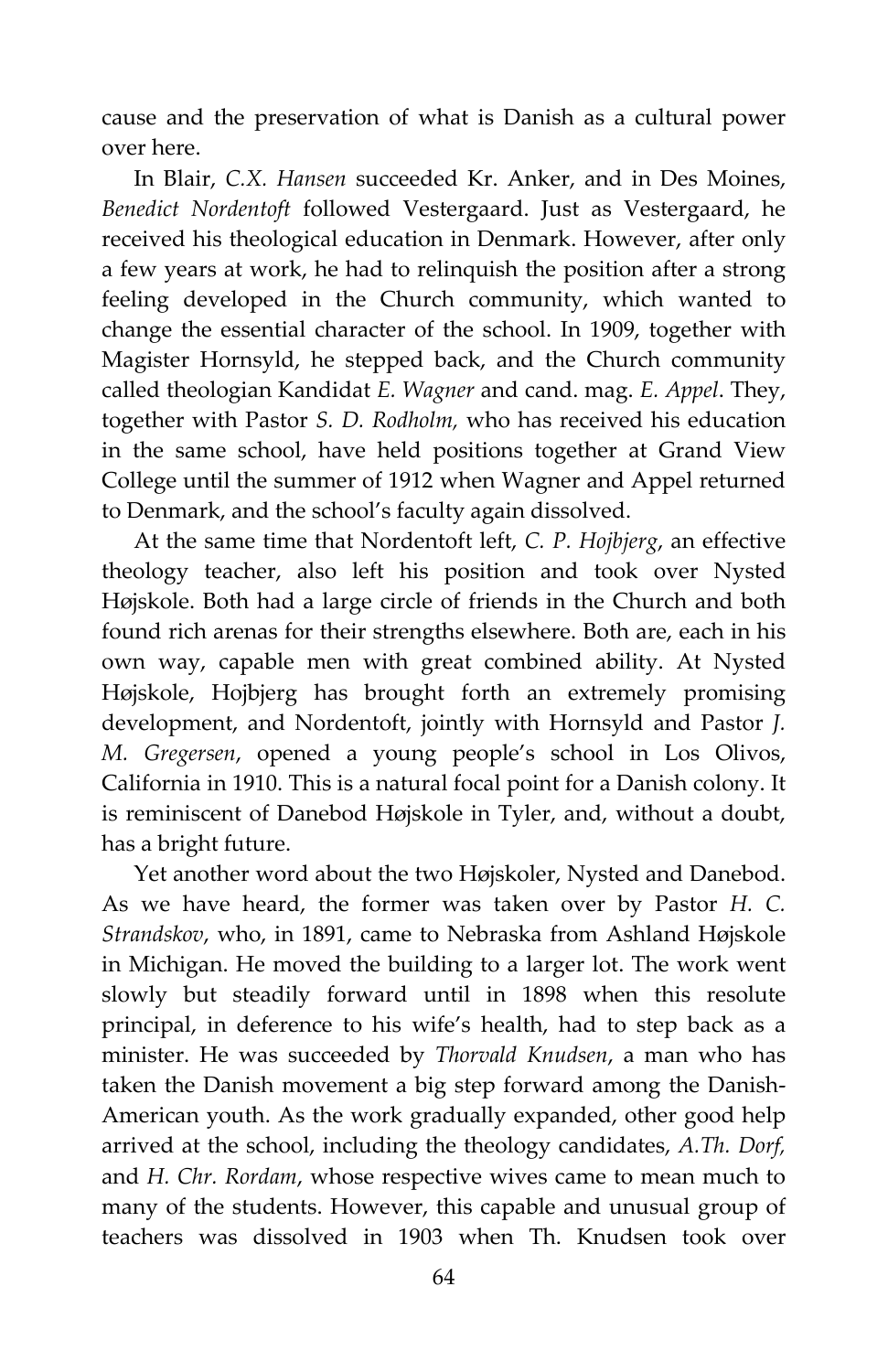Danebod. Then Dorf became the principal at Nysted, but gave up his work there already in 1906, although not before the school building had been expanded significantly. In 1909, it was taken over by *C. P. Hojbjerg*, under whose leadership the building has been expanded and the endeavor there has received the resources it deserves.

Also the later development of Danebod Højskole shows a happy upturn. Already in 1890-1902, *when A. Bobjerg* served as the principal, the difficult times caused many obstacles to come in the way for even this man's sincere and conscientious work. However, when *Th. Knudsen* took over the school in 1903, it was as if everything cleared up: the building was expanded significantly with room for approximately 100 students annually—and students arrived in such large numbers so that in the following year they could count on that they had a firm foundation for a historic future.

One would think that the countless interruptions in the schools' work and the frequent principal and teacher changes would have a hampering effect on the historic element in the school's progress. However, here it is to be remembered, that taken as a whole, even though the personnel and the teachers' strengths, even more than the principals' strengths, changed, the schools' spirit has not suffered from the shifts. And, this spirit has at the same been active in the congregations where a large number of resolute persons have always stood ready to bear their part of the schools' burdens and to support the school's good message. If we have schools, then we also have a group of højskole persons supporting the schools, and who, to no less degree than home in Denmark, understand the challenge, join hands, and stand fast. We won a clear vision of our people's challenge here in America when *F. L. Grundtvig* in a happy time discovered this land as *the land to which people would come from all corners of the earth with the best of their heritage and give it as a contribution to a new folk fellowship, based on work, upheld with continued use of the heritage from their fathers: the language and the typical spiritual life.*

Our schools, and the youth movement that supports them, are greatly challenged. Many significant efforts have already been made toward this challenge. Ministers, teachers, and laypersons, who, wanting to maintain their places as good supporters for general education, have unselfishly devoted themselves to the matter. Times